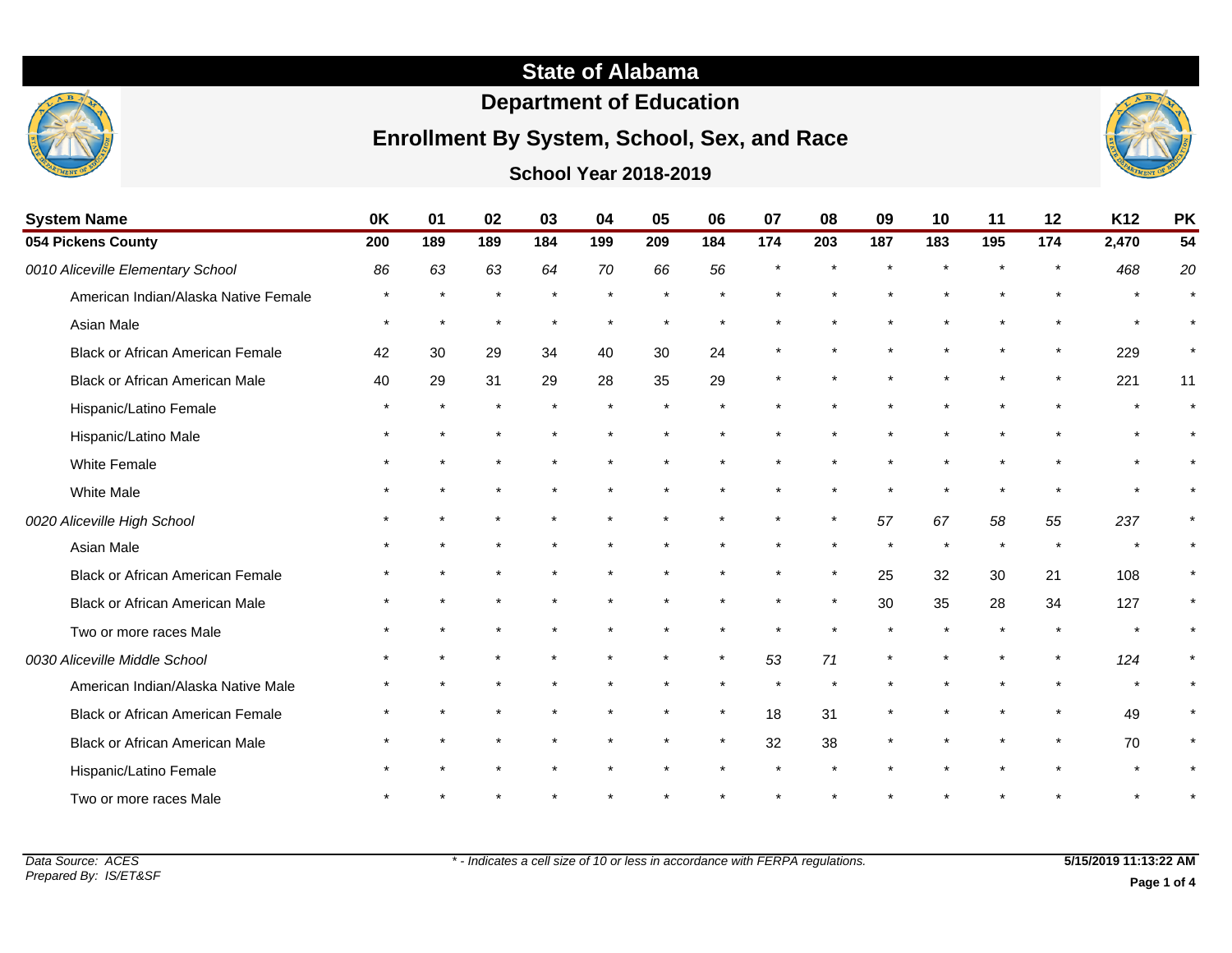# **State of Alabama**

# **Department of Education**

## **Enrollment By System, School, Sex, and Race**

### **School Year 2018-2019**



|                               |         | 0K<br>01<br>04<br>05<br>03<br>02 |         |         |         |         |         |         |         |         |         |           |         |       |    |
|-------------------------------|---------|----------------------------------|---------|---------|---------|---------|---------|---------|---------|---------|---------|-----------|---------|-------|----|
| <b>System Name</b>            |         |                                  |         | 06      | 07      | 08      | 09      | 10      | 11      | 12      | K12     | <b>PK</b> |         |       |    |
| 054 Pickens County            | 200     | 189                              | 189     | 184     | 199     | 209     | 184     | 174     | 203     | 187     | 183     | 195       | 174     | 2,470 | 54 |
| 0030 Aliceville Middle School | $\star$ | $\star$                          | $\star$ | $\star$ | $\star$ | $\star$ | $\star$ | 53      | 71      | $\star$ | $\star$ | $\star$   |         | 124   |    |
| White Female                  | $\star$ | $\star$                          | $\star$ | $\star$ | $\star$ | $\star$ | $\star$ | $\star$ | $\star$ | $\star$ | $\star$ | $\star$   | $\star$ |       |    |
| 0060 Gordo Elementary School  | 76      | 75                               | 90      | 74      | 89      | 100     | 92      | $\star$ | $\star$ | $\star$ | $\star$ | $\star$   | $\star$ | 596   | 22 |

| 054 Pickens County                      | 200 | 189     | 189     | 184     | 199     | 209     | 184     | 174     | 203 | 187 | 183     | 195 | 174     | 2,470                | 54      |
|-----------------------------------------|-----|---------|---------|---------|---------|---------|---------|---------|-----|-----|---------|-----|---------|----------------------|---------|
| 0030 Aliceville Middle School           |     |         |         |         |         |         |         | 53      | 71  |     |         |     | $\star$ | 124                  | $\star$ |
| White Female                            |     | $\star$ | $\star$ |         |         |         |         |         |     |     |         |     |         | $\ddot{\phantom{1}}$ | $\star$ |
| 0060 Gordo Elementary School            | 76  | 75      | 90      | 74      | 89      | 100     | 92      |         |     |     |         |     | $\star$ | 596                  | 22      |
| American Indian/Alaska Native Female    |     | $\star$ | $\star$ | $\star$ |         |         |         |         |     |     |         |     |         | $\star$              | $\star$ |
| American Indian/Alaska Native Male      |     |         |         |         |         |         |         |         |     |     |         |     |         |                      |         |
| Asian Male                              |     |         |         |         |         |         |         |         |     |     |         |     |         |                      |         |
| <b>Black or African American Female</b> |     | $\star$ | $\star$ | $\star$ | 13      | $\star$ | 12      | $\star$ |     |     |         |     | $\star$ | 70                   | $\star$ |
| <b>Black or African American Male</b>   | 12  | 11      | 12      | $\star$ | $\star$ | 16      | 13      |         |     |     |         |     | $\star$ | 75                   | $\star$ |
| Hispanic/Latino Female                  |     |         |         |         |         |         |         |         |     |     |         |     | $\star$ | 19                   | $\star$ |
| Hispanic/Latino Male                    |     |         |         |         |         |         |         |         |     |     |         |     | $\star$ | 30                   | $\star$ |
| Two or more races Female                |     |         |         |         |         |         |         |         |     |     |         |     |         | $\star$              |         |
| Two or more races Male                  |     |         |         |         |         |         |         |         |     |     |         |     |         | $\star$              |         |
| <b>White Female</b>                     | 16  | 20      | 28      | 22      | 32      | 30      | 27      | $\star$ |     |     |         |     | $\star$ | 175                  | $\star$ |
| White Male                              | 28  | 26      | 29      | 26      | 35      | 37      | 28      | $\star$ |     |     |         |     | $\star$ | 209                  | $\star$ |
| 0070 Gordo High School                  |     |         |         |         |         | $\star$ | $\star$ | 87      | 104 | 95  | 89      | 93  | 85      | 553                  | $\star$ |
| American Indian/Alaska Native Male      |     |         |         |         |         |         |         |         |     |     |         |     |         |                      |         |
| Asian Female                            |     |         |         |         |         |         |         |         |     |     |         |     |         | $\star$              |         |
| Asian Male                              |     |         |         |         |         |         |         |         |     |     |         |     | $\star$ |                      | $\star$ |
| Black or African American Female        |     |         |         |         |         |         |         | $\star$ | 11  | 13  | $\star$ |     | 18      | 66                   | $\star$ |
| <b>Black or African American Male</b>   |     |         |         |         |         |         |         | 14      | 14  | 12  | 15      | 12  | $\star$ | 73                   | $\star$ |
|                                         |     |         |         |         |         |         |         |         |     |     |         |     |         |                      |         |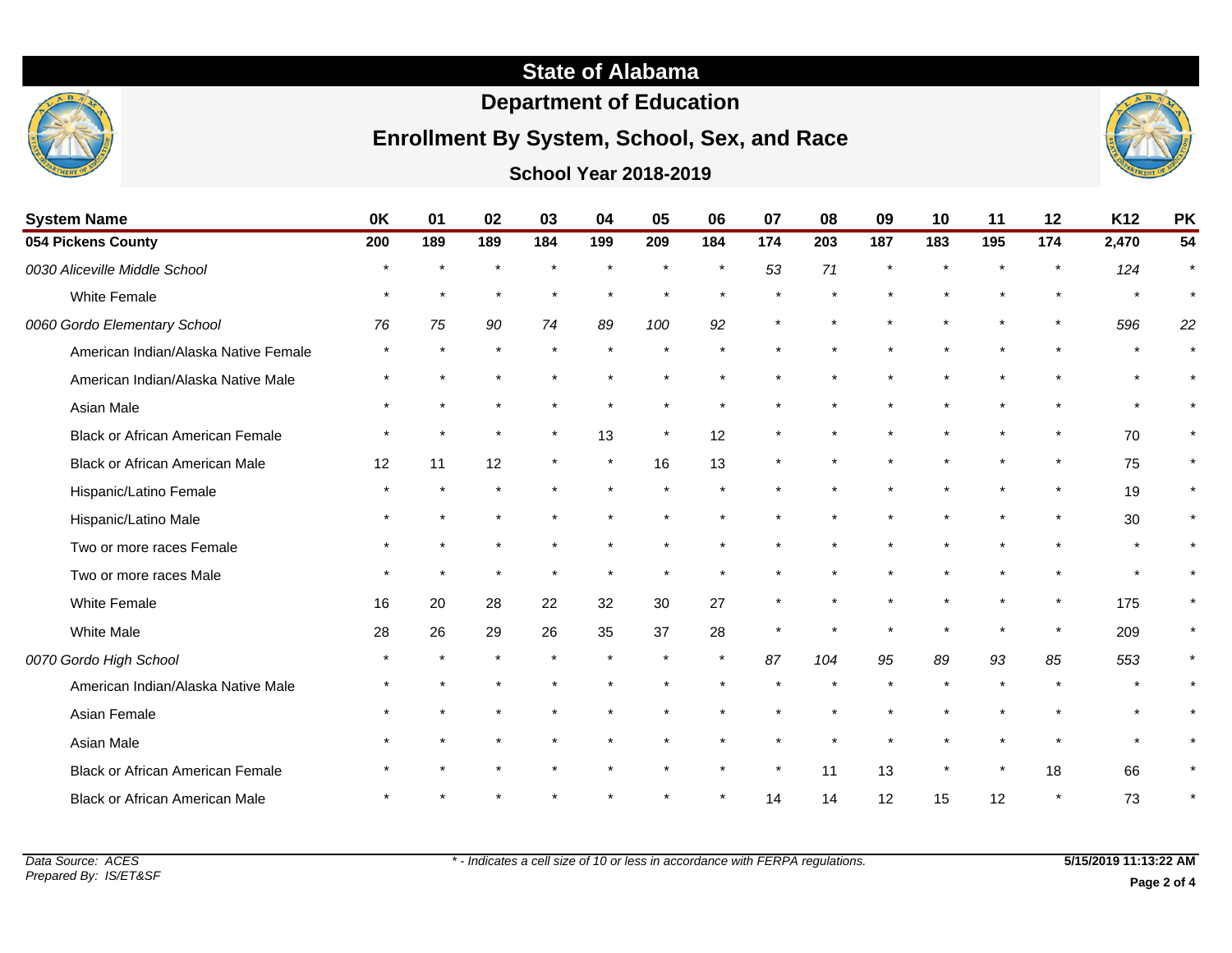

# **Department of Education**

# **Enrollment By System, School, Sex, and Race**



**School Year 2018-2019**

| <b>System Name</b>                      | 0K  | 01      | 02     | 03  | 04      | 05  | 06      | 07      | 08      | 09  | 10      | 11      | 12      | K12   | <b>PK</b> |
|-----------------------------------------|-----|---------|--------|-----|---------|-----|---------|---------|---------|-----|---------|---------|---------|-------|-----------|
| 054 Pickens County                      | 200 | 189     | 189    | 184 | 199     | 209 | 184     | 174     | 203     | 187 | 183     | 195     | 174     | 2,470 | 54        |
| 0070 Gordo High School                  |     |         | $\ast$ |     | $\star$ |     | $\star$ | 87      | 104     | 95  | 89      | 93      | 85      | 553   | $\star$   |
| Hispanic/Latino Female                  |     |         |        |     |         |     |         |         |         |     |         | $\star$ |         | 11    | $\star$   |
| Hispanic/Latino Male                    |     |         |        |     |         |     |         |         |         |     |         |         | $\star$ | 14    | $\star$   |
| Two or more races Male                  |     |         |        |     |         |     |         |         |         |     |         |         |         |       |           |
| White Female                            |     |         |        |     |         |     | $\star$ | 29      | 36      | 26  | 33      | 28      | 30      | 182   |           |
| <b>White Male</b>                       |     |         |        |     |         |     | $\star$ | 33      | 36      | 34  | 29      | 37      | 28      | 197   | $\star$   |
| 0080 Pickens County High School         |     |         |        |     | $\star$ | 43  | 36      | 34      | 28      | 35  | 27      | 44      | 34      | 281   |           |
| American Indian/Alaska Native Female    |     |         |        |     |         |     | $\star$ |         |         |     |         | $\star$ | $\star$ |       |           |
| Asian Male                              |     |         |        |     |         |     | $\star$ |         |         |     |         | $\star$ |         |       |           |
| <b>Black or African American Female</b> |     |         |        |     | $\star$ | 17  | $\star$ | 11      | $\star$ |     | $\star$ | 16      | 13      | 91    | $\star$   |
| <b>Black or African American Male</b>   |     |         |        |     | $\star$ | 12  | 14      | 15      | $\star$ | 13  | $\star$ | 19      | 14      | 101   | $\star$   |
| Hispanic/Latino Female                  |     |         |        |     |         |     | $\star$ |         |         |     |         |         |         |       |           |
| Hispanic/Latino Male                    |     |         |        |     |         |     |         |         |         |     |         |         |         |       |           |
| Two or more races Female                |     |         |        |     |         |     |         |         |         |     |         |         |         |       | $\star$   |
| Two or more races Male                  |     |         |        |     |         |     |         |         |         |     |         |         |         |       |           |
| White Female                            |     |         |        |     |         |     |         |         |         |     |         | $\star$ | $\star$ | 33    | $\star$   |
| <b>White Male</b>                       |     | $\star$ |        |     |         |     | $\star$ | $\star$ | 11      |     |         |         | *       | 45    | $\star$   |
| 0090 Reform Elementary School           | 38  | 51      | 36     | 46  | 40      |     |         |         |         |     |         | $\star$ | $\star$ | 211   | 12        |
| <b>Black or African American Female</b> | 12  | 16      | 17     | 13  | 16      |     |         |         |         |     |         |         |         | 74    | $\star$   |
| <b>Black or African American Male</b>   | 14  | 16      | 11     | 12  |         |     |         |         |         |     |         |         |         | 63    |           |